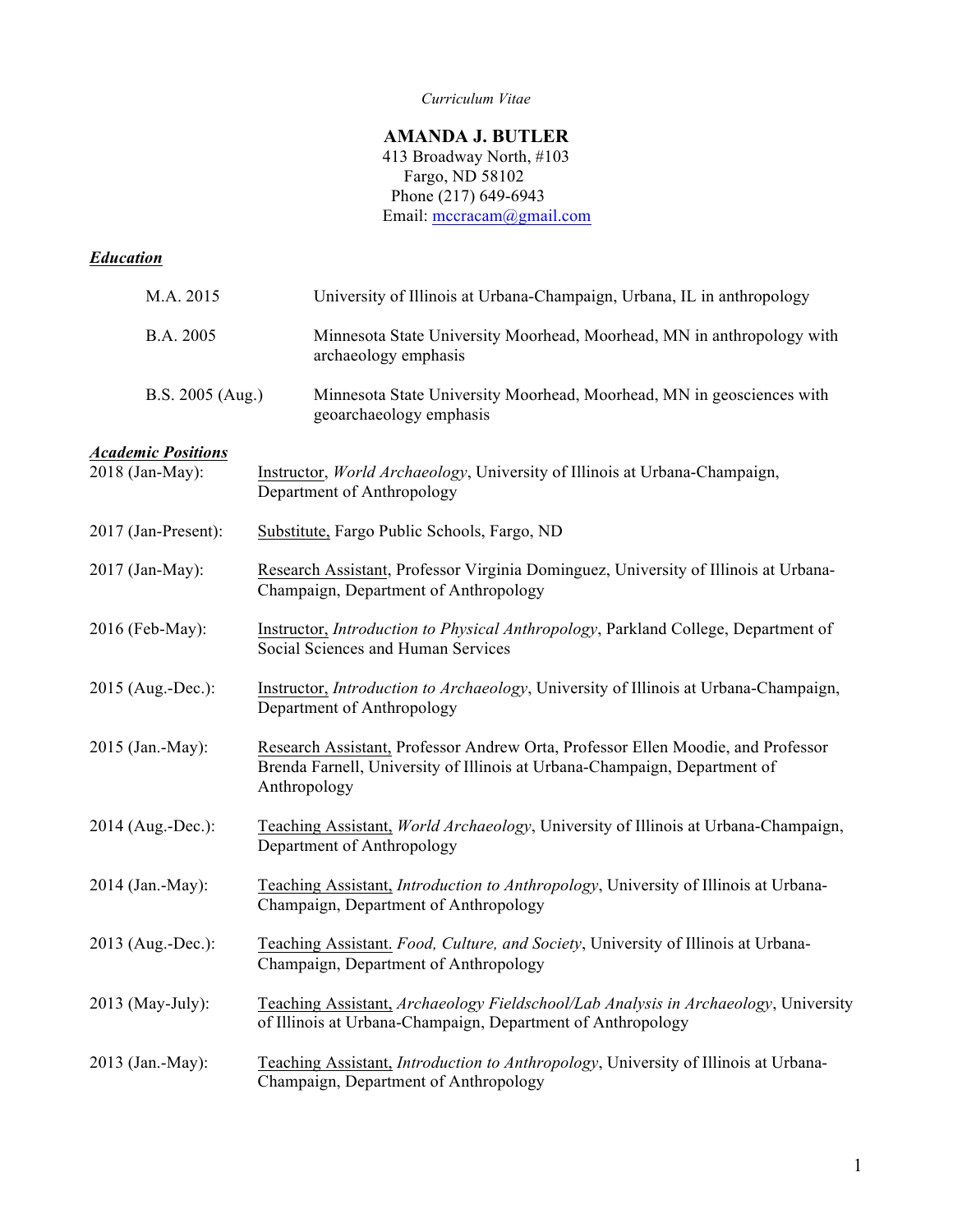| 2012 (Aug.-Dec.):             | Teaching Assistant, Biology of Human Behavior, University of Illinois at Urbana-<br>Champaign, Department of Anthropology                          |
|-------------------------------|----------------------------------------------------------------------------------------------------------------------------------------------------|
| 2012 (May-July):              | Teaching Assistant, Archaeology Fieldschool/Lab Analysis in Archaeology, University<br>of Illinois at Urbana-Champaign, Department of Anthropology |
| 2012 (Jan.-May):              | Teaching Assistant, Biology of Human Behavior, University of Illinois at Urbana-<br>Champaign, Department of Anthropology                          |
| 2003-2005 (May):              | Research Assistant, Minnesota State University Moorhead, Department of<br>Anthropology                                                             |
| <b>Professional Positions</b> |                                                                                                                                                    |
| 2006-2016:                    | Lithic Analyst, Illinois State Archaeological Survey. Champaign, IL                                                                                |
| 2005-2006:                    | Lab/Field Technician, Illinois State Archaeological Survey. Champaign, IL                                                                          |
| 2002-2003:                    | Lab Technician, Minnesota State University Moorhead, Department of Anthropology                                                                    |
| 2001-2002:                    | Lab Technician, Minnesota State University Moorhead, Department of Anthropology                                                                    |
| <b>Invited Lecturer</b>       |                                                                                                                                                    |
| 2017 (Dec.):                  | Geosciences Senior Seminar, Minnesota State University Moorhead, Department of<br>Anthropology and Earth Sciences                                  |
| 2017 (Oct.):                  | Anthropology Senior Seminar, Minnesota State University Moorhead, Department of<br>Anthropology and Earth Sciences                                 |
| 2017 (Oct.):                  | Geoarchaeology, Minnesota State University Moorhead, Department of Anthropology<br>and Earth Sciences                                              |
| 2017 (Mar):                   | Introduction to Archaeology, Minnesota State University Moorhead, Department of<br>Anthropology and Earth Sciences                                 |
| 2016 (Feb.):                  | Climate Change and Civilization, University of Illinois at Urbana-Champaign,<br>Department of Anthropology                                         |
| 2015 (Oct.):                  | Ancient Cities, Sacred Land, University of Illinois at Urbana-Champaign, Department<br>of Anthropology                                             |
| 2015 (Oct.):                  | Illinois Archaeology, University of Illinois at Urbana-Champaign, Department of<br>Anthropology                                                    |
| 2014 (Nov.):                  | World Archaeology, University of Illinois at Urbana-Champaign, Department of<br>Anthropology                                                       |
| 2014 (Nov.):                  | Introduction to Anthropology, Parkland College, Department of Anthropology                                                                         |
| 2014 (Sept.):                 | Ancient Cities, Sacred Land, University of Illinois at Urbana-Champaign, Department<br>of Anthropology                                             |
| 2012 (March):                 | Nature Religion, University of Illinois at Urbana-Champaign, Department of Religious<br>Studies                                                    |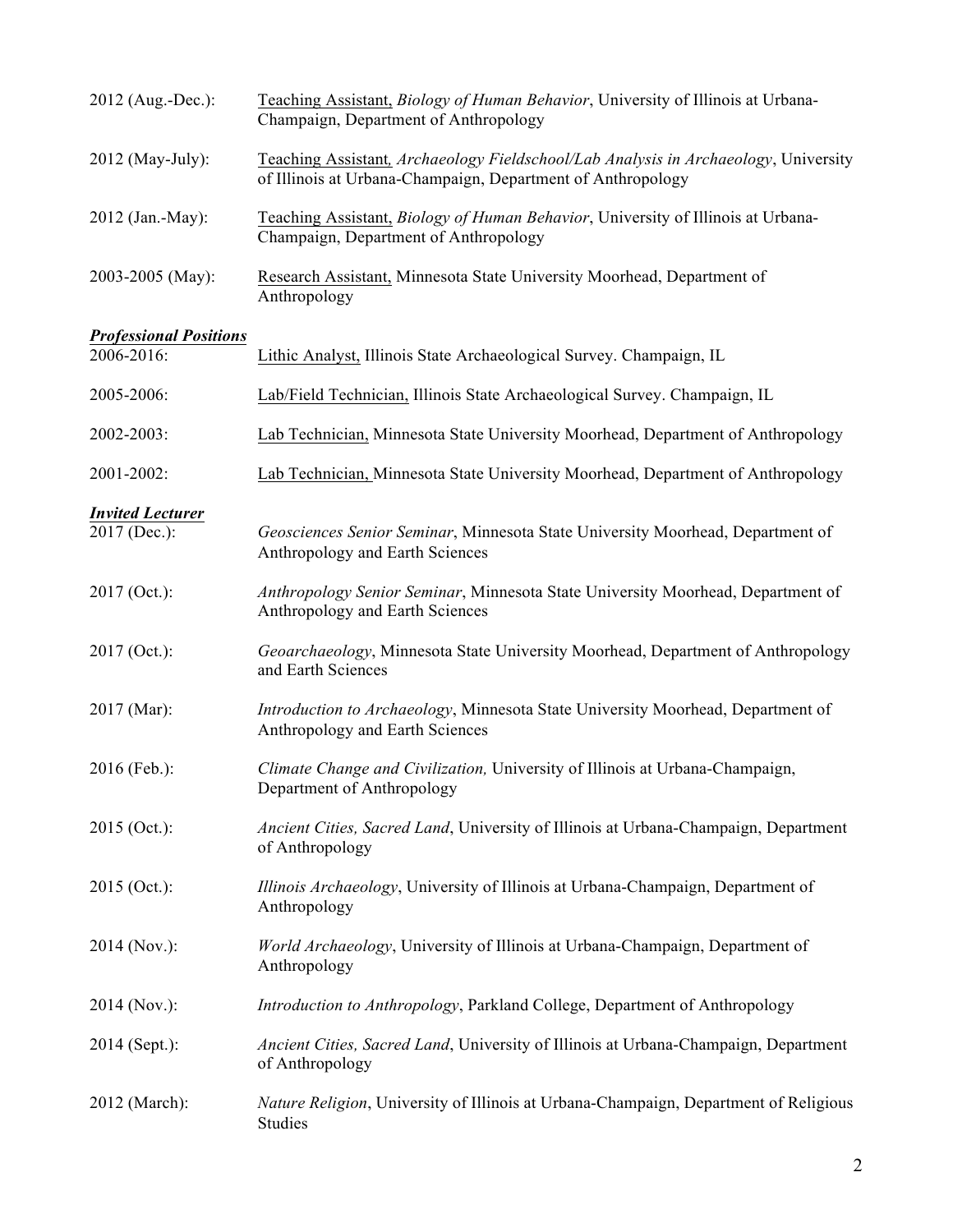2011 (Oct.): *World Archaeology*, University of Illinois at Urbana-Champaign, Department of Anthropology

## *Grants, Awards, and Honors*

- 2016 **Illinois Amateur Archaeology Association Grant** to the Archaeology Student Society for the installation of an interactive archaeology exhibit at the Orpheum Children's Science Musuem. (\$400)
- 2013 **Conference Travel Award** from the Archaeology Student Society. University of Illinois at Urbana-Champaign. (\$95)
- 2013 **Student Cultural Programming Fee** to the Archaeology Student Society (President) for the event IndiVisible – Experience the Past, Engage the Future, University of Illinois at Urbana-Champaign. (\$2,508.80)
- 2013 **Student Affairs Program Coordinating Committee Award** to the Archaeology Student Society (President) for the event IndiVisible – Experience the Past, Engage the Future, University of Illinois at Urbana-Champaign. (\$605)
- 2012 **Summer Research Grant** from the University of Illinois at Urbana-Champaign, Department of Anthropology for preliminary dissertation fieldwork. (\$1475)
- 2012 **Conference Travel Grant** from the Archaeology Student Society, University of Illinois at Urbana-Champaign. (\$145)
- 2012 **Conference Travel Grant** from the University of Illinois at Urbana-Champaign, Department of Anthropology. (\$150)
- 2012 **Conference Travel Grant** from the University of Illinois at Urbana-Champaign, Graduate College. (\$150)
- 2011 **Conference Travel Grant** from the University of Illinois at Urbana-Champaign, Department of Anthropology. (\$150)

## *Publications*

## **Book Chapters**

2013 "Fields of Movement in the Ancient Woodlands of North America" With Sarah E. Baires, B. Jacob Skousen, and Timothy R. Pauketat. In Archaeology After Interpretation: Returning Materials to Archaeological Theory. Benjamin Alberti, Andrew Meirion Jones, and Joshua Pollard, eds. California: Left Coast Press, Inc.

# **Technical and CRM Reports (in print)**

- 2015 "Lithic Remains" With Madeleine G. Evans and Brenda Beck. In Late Woodland Encampments at the Reilley Site in the Northern American Bottom. Andrew C. Fortier, ed. Illinois State Archaeological Survey Research Reports No. 32. Illinois State Archaeological Survey a Division of the Prairie Research Institute. University of Illinois at Urbana-Champaign.
- 2015 "Lithic Assemblage" With Madeleine G. Evans and Brenda Beck. In The Fish Lake Report (11MO608). Andrew C. Fortier, ed. Illinois State Archaeological Survey Research Reports No. 28. Illinois State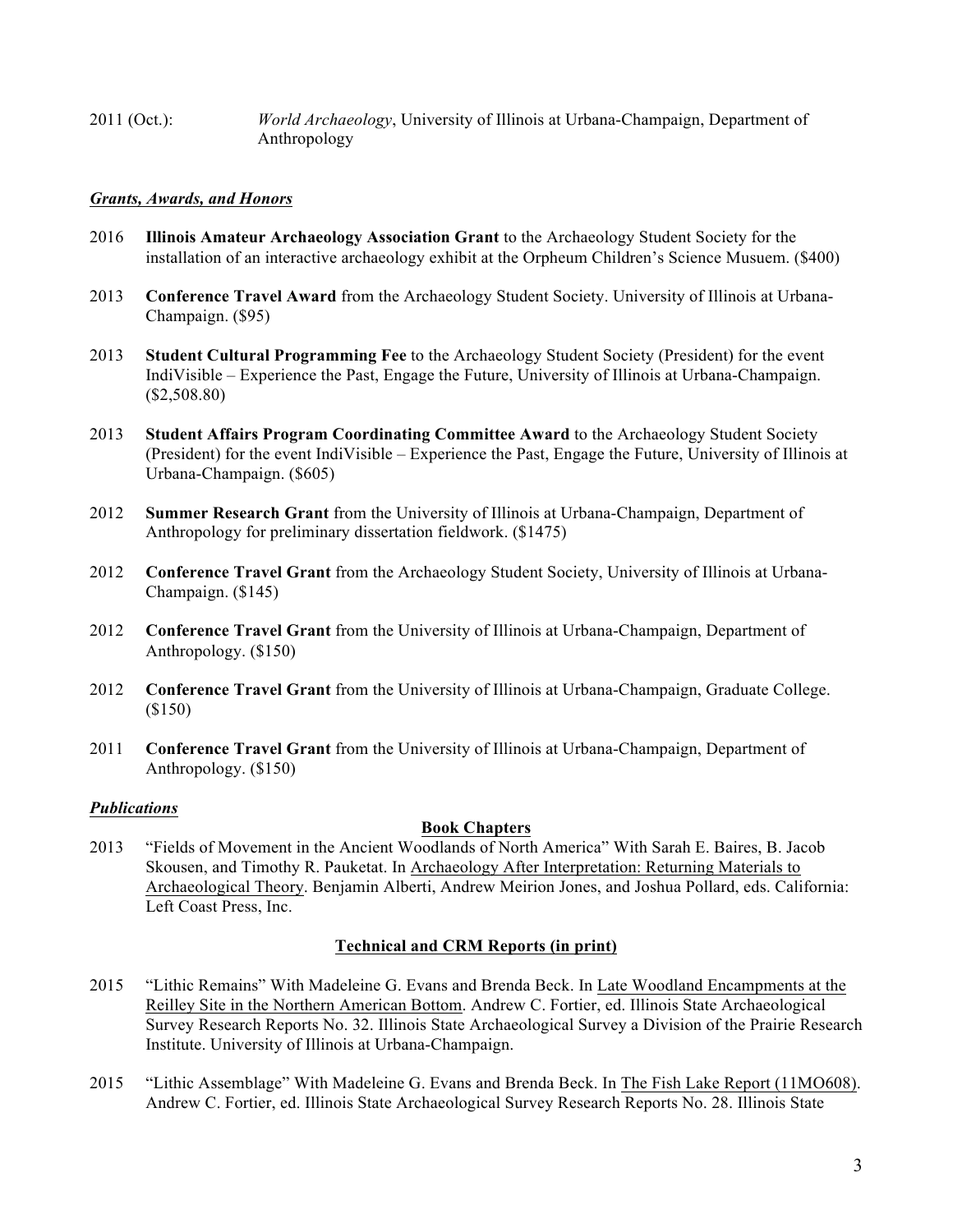Archaeological Survey a Division of the Prairie Research Institute. University of Illinois at Urbana-Champaign.

2014 "Lithic Assemblage" With Madeleine G. Evans, Ian Fricker, Brenda Beck, Douglas K. Jackson, Stephanie Daniels, and Jennifer Howe. In The Hoxie Farm Site Fortified Village: Late Fisher Phase Occupation and Fortification in South Chicago*.* Douglas K. Jackson and Thomas E. Emerson, eds. Illinois State Archaeological Survey Research Reports No. 27. Illinois State Archaeological Survey a Division of the Prairie Research Institute, University of Illinois at Urbana-Champaign.

## **Technical and CRM Reports (in press)**

- "Lithics" and "Radiocarbon Dating." In The Early Woodland Component at Tree Row (11F53). Dale McElrath and Madeleine G. Evans, eds. Illinois State Archaeological Survey a Division of the Prairie Research Institute. University of Illinois at Urbana-Champaign.
- "Lithics" With Madeleine G. Evans and Brenda Beck. In Orendorf Village (11F1284). Duane Esarey, Thomas Emerson, and Kjersti Emerson, ed. Illinois State Archaeological Survey a Division of the Prairie Research Institute. University of Illinois at Urbana-Champaign.
- "Lithics" With Brenda Beck. In Buffalo Chip (11MG162). Dave Nolan, ed. Illinois State Archaeological Survey a Division of the Prairie Research Institute. University of Illinois at Urbana-Champaign.
- "Lithics" With Madeleine G. Evans and Brenda Beck. In Hoxie Farm (11CK4): The Main Occupation Area. Douglas K. Jackson, ed. Illinois State Archaeological Survey a Division of the Prairie Research Institute. University of Illinois at Urbana-Champaign.

#### **Letter Reports**

- 2004 "Magnetic Susceptibility Measurements of the North Sacred Circle at the Hopeton Site" With Rinita A. Dalan. Letter report dated 10 March 2004 submitted to the Midwest Archaeological Center, National Park Service, Lincoln, Nebraska.
- 2004 "Magnetic Susceptibility Studies of the Hopeton Earthwork 2003 Excavations" With Rinita A. Dalan, M. Beer, and K. Lowe. Letter report dated 8 June 2004 submitted to the Midwest Archaeological Center, National Park Service, Lincoln, Nebraska

| Interviews (given) in Print      |                                                                                                         |
|----------------------------------|---------------------------------------------------------------------------------------------------------|
| $2016$ (July)                    | Interview/story in Commercial-News. Writer: Mary Wicoff.                                                |
|                                  | http://www.commercial-news.com/news/local_news/digging-into-the-past/article_bf4e8ed4-c799-563d-bd9d-   |
|                                  | 52667d12e7ef.html                                                                                       |
| 2014 (May)                       | Interview/story in The News-Gazette. Writer: Tracy Moss.                                                |
|                                  | http://www.news-gazette.com/news/local/2014-05-01/vermilion-county-mounds-may-be-connected-cahokia.html |
| Interviews (given) in Film/Video |                                                                                                         |
| $2016$ (July)                    | Interview for Illinois State Archaeological Survey for the opening of the archaeology                   |
|                                  | exhibit at the Orpheum Children's Science Museum.                                                       |
|                                  | https://www.facebook.com/IllinoisStateArchaeologicalSurvey/videos/1138454052864360/                     |
| 2013 (Aug)                       | Interview for WCIA "Joe Do My Job" two-part news segment. Reporter: Joe Barlow                          |
| <b>Blogs</b>                     |                                                                                                         |
| $2016$ (July)                    | "Parkland Students Dig Deeper into Archaeology." Parkland College Go Ahead.                             |
|                                  | http://blog.parkland.edu/2016/07/parkland-students-dig-deeper-into-archaeology/                         |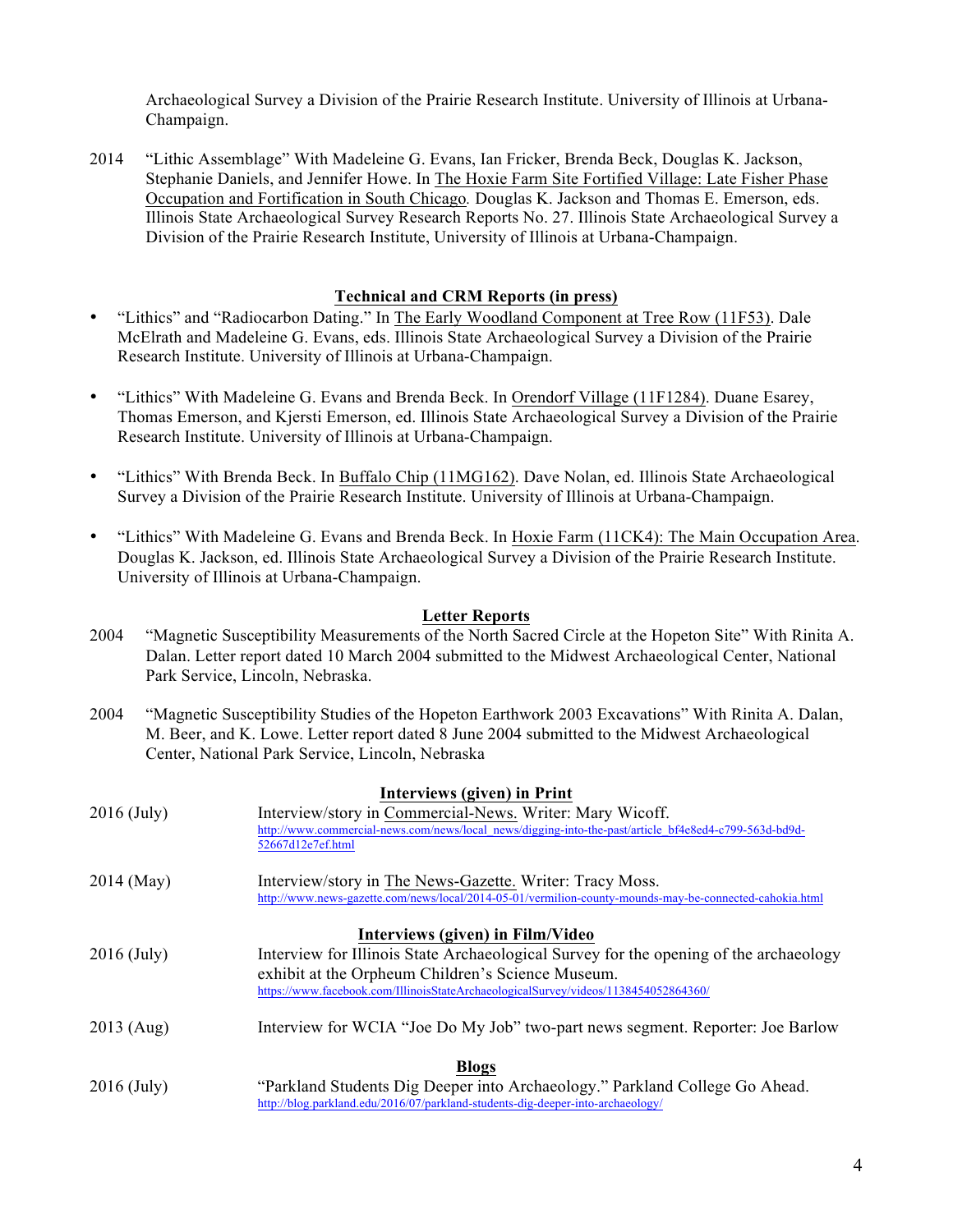## *Archaeological, Geoarchaeological, and Geology Fieldwork*

| 2016 (May-June):    | Principal Investigator and Instructor. Finding Ancient Religion Fieldschool in<br>Midwestern Archaeology. Collins Complex, Danville, IL. Department of Social<br>Sciences and Human Services.                                                                       |
|---------------------|---------------------------------------------------------------------------------------------------------------------------------------------------------------------------------------------------------------------------------------------------------------------|
| 2013 (May-June):    | Supervisor and Teaching Assistant. Finding Ancient Religion Fieldschool in<br>Midwestern Archaeology. Collins Complex, Danville, IL. Department of Anthropology,<br>University of Illinois at Urbana-Champaign.                                                     |
| 2012 (May):         | Principal Investigator. Magnetometry survey of the Collins Complex. Initial remote<br>sensing survey to aid in location of large features.                                                                                                                          |
| $2012$ (June-July): | Supervisor and Teaching Assistant. Emerald Archaeological Project, Lebanon, IL.<br>Examination of religious architecture and lunar alignments in the uplands of the<br>American Bottom. Department of Anthropology, University of Illinois at Urbana-<br>Champaign. |
| 2011 (August):      | Field Technician. The East Saint Louis Mississippi River Project, East Saint Louis, IL.<br>Salvage excavations of the East Saint Louis site, a metropolis of the ancient Native<br>American city of Cahokia. Illinois State Archaeological Survey.                  |
| 2004 (March):       | Geology Field School Student. San Salvador, Bahamas. Examination of marine fauna,<br>sedimentary and stratigraphy identification, mapping, and ancient environment studies.                                                                                         |
| 2003 (August):      | Geology Field School Student. Iowa, Wyoming, Colorado, and Utah. Undertook<br>mapping, soil and rock identification as well as several sedimentary and stratigraphy<br>projects.                                                                                    |
| 2003 (May-June):    | Geoarchaeology Field School Student. Janey B. Goode Site, East St. Louis, IL.<br>Conducted resistivity and magnetic susceptibility surveys to aid excavators in location<br>of large features. Department of Anthropology, Minnesota State University, Moorhead.    |
| 2002 (May-June):    | Field School Student. Buffalo River Site, Moorhead, MN. Excavation of a Late<br>Woodland hunting camp.                                                                                                                                                              |

--plus 14 short-term phase I field surveys in Illinois.

## *Conference Presentations*

## **Invited Symposia Presentations**

- 2012 "Fields of Movement in the Ancient Woodlands of North America." Co-presented with Sarah E. Baires at the Archaeology After Interpretation Conference and Workshop. Cotswolds, England. Co-author.
- 2012 "Playing Detective with Mississippian Period Axe-Heads: Detailing the results of a provenance study using portable X-ray Fluorescence." Paper given at the East Central Illinois Archaeology Society January Meeting. Urbana, IL.
- 2011 "Up in Smoke: The Pipes of Orendorf." Paper given at the East Central Illinois Archaeology Society November Meeting. Urbana, IL.
- 2010 "Profile of the Lithic Assemblage from a Central Illinois River Valley Mississippian Site." Paper presented at the 75<sup>th</sup> Annual Meeting of the Society for American Archaeology, St. Louis, MO. (Coauthor (lead author).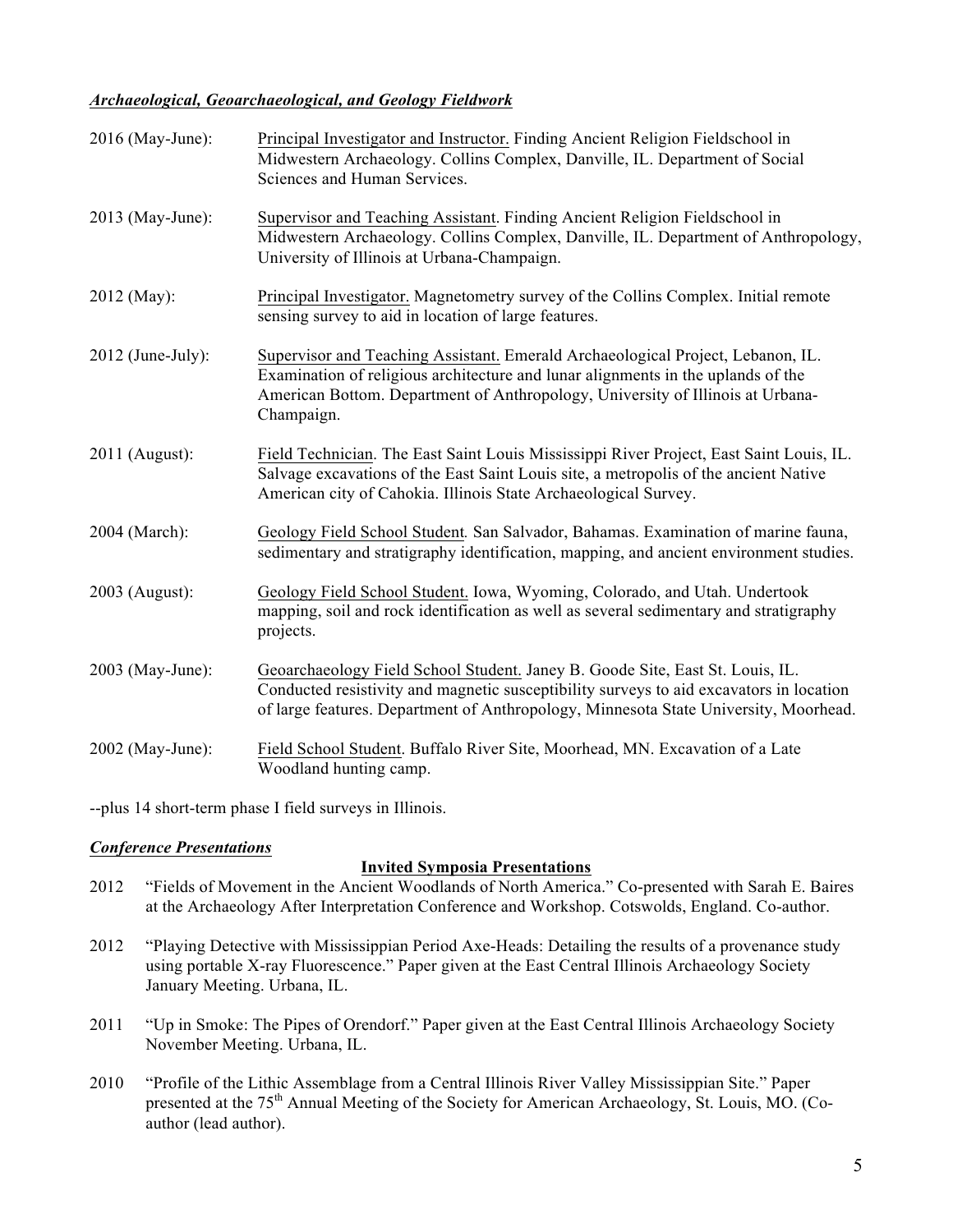2009 "Patrick Phase Lithic Resource Procurement and Tool Production Technology at the Fish Lake Site." Paper presented at the Midwest Archaeological Conference, Iowa City, IA. Co-author (lead author).

# **Paper Presentations**

- 2017 "The Mission, Should you accept it: The built space of a Mississippian mission." Paper presented at the Midwest Archaeology Conference, Indianapolis, IN.
- 2016 "A Mound with a Mission: New excavations at the Collins Site in East-Central Illinois." Paper presented at the Midwest Archaeology Conference, Iowa City, IA.
- 2015 "The Collins Complex: salvaging an unexpected Cahokian mission." Paper presented at the Southeast Archaeology Conference, Nashville, TN.
- 2015 "Mississippian Missionaries: a suite of traces within a religious landscape." Paper presented at the Midwest Archaeology Conference, Milwaukee, WI.
- 2012 "Playing Detective with Mississippian Period Axe-Heads: Detailing the results of a provenance study using portable X-ray Fluorescence." Paper presented at Mississippian Conference, Cahokia Mounds, IL.
- 2012 "Pilgrims and Proselytizers: The Movers and Shakers of Mississippian Beginnings." Paper presented by me at the Southeast Archaeological Conferences, Baton Rouge, LA. Co-author.
- 2011 "Playing Detective with Mississippian Period Axe-Heads: Detailing the results of a provenance study using portable X-ray Fluorescence." Paper presented at Midwest Archaeological Conference, LaCrosse, WI.
- 2010 "The Rocks and Pots of Orendorf: A Look at the Material Culture of Settlement D." Paper presented at the Midwest Archaeological Conference, Bloomington, IN. Co-author (lead author).
- 2010 "Up in Smoke: An Examination of the Abraded Blockpipes of Orendorf Settlement D and their Sociopolitical Significance." Paper presented at the Southeastern Archaeology Conference, Lexington, KY.

#### **Posters**

- 2014 "Walking the Orendorf Tightrope: Monumental Efforts for a Monumental Site." Digital poster presented at the Midwest Archaeological Conference Annual Meeting, Champaign, IL. October 2-4, 2014. Co-author (lead author).
- 2013 "Mississippians in the 'Boonies': New Investigations and Insights at the Collins Site." Poster presented at the Midwest Archaeological Conference Annual Meeting, Columbus, OH. October 24-27, 2013.
- 2005 **"**Continuing Geophysics at Hopeton." Poster presented at the Minnesota State University Moorhead Academic Conference, Moorhead, MN.
- 2003 "Seeing the Unseen; Using Geophysics at Hopeton." Poster presented at the Minnesota State University Moorhead Academic Conference, Moorhead, MN.
- 2002 "Archaeology of the Buffalo River Site (21-CY-39)." Poster presented at the Minnesota State University Moorhead Academic Conference, Moorhead, MN.

#### *Invited Speaking Engagements*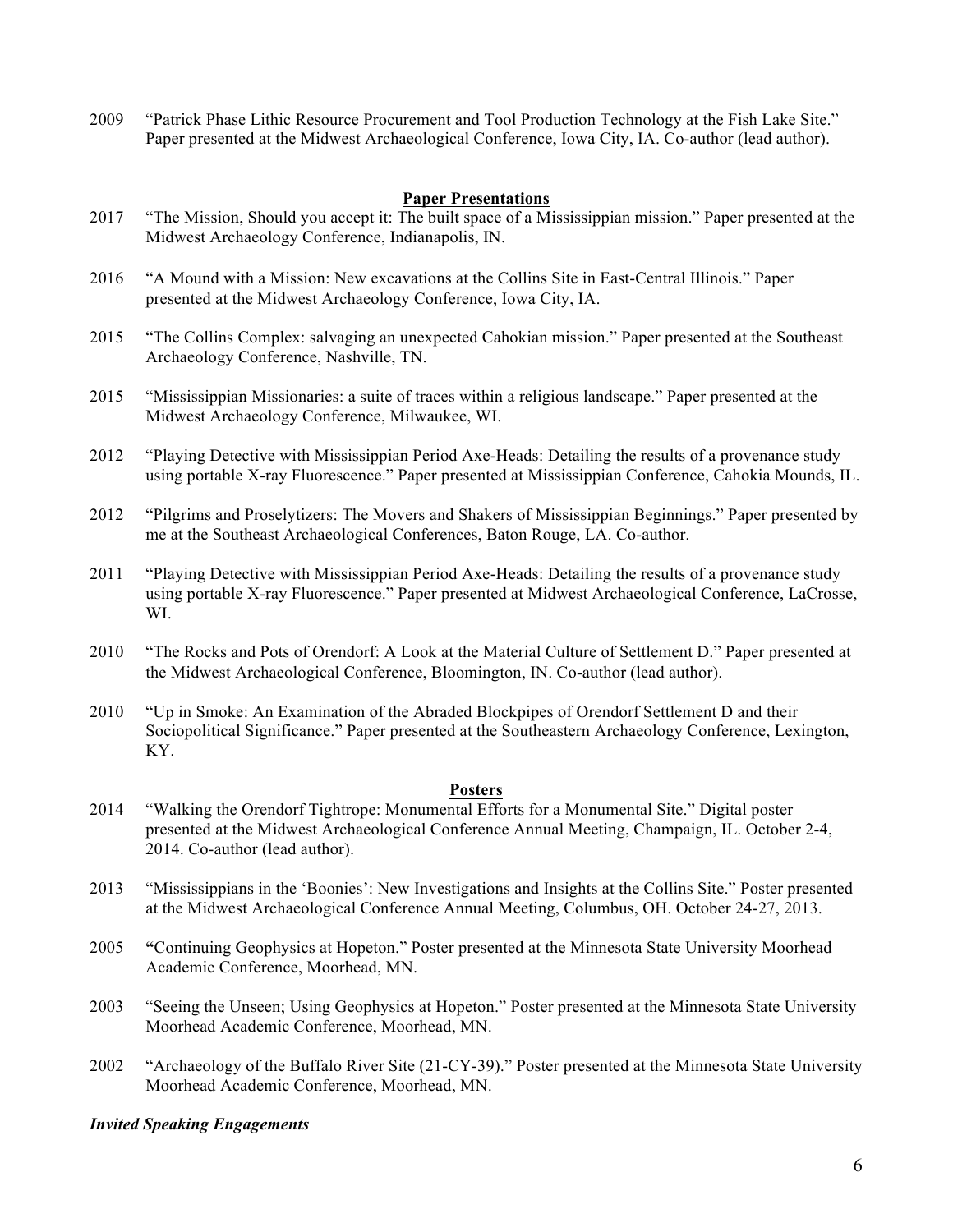- 2017 "Mounds and Missions: The archaeology of the Collins Site." Invited speaker for the Illinois Natural History Survey Seminar Series, Prairie Research Institute. Champaign, IL
- 2016 "Medieval Missionaries: East Central Illinois and its Cahokia Connection." Invited by the Medieval Studies department of the University of Illinois at Urbana-Champaign.
- 2014 "Connected to Cahokia: Native American Mounds in Central Illinois." Presented at the Rock Springs Nature Center in Decatur, IL
- 2014 "Missionizing the Locals: Cahokia and East-Central Illinois." Presented at the Kennekuk Cove County Park Staff Retreat, Danville, IL
- 2014 "Missionizing the Locals: Cahokia and East-Central Illinois." Presented at the Audubon Society of Danville February Meeting. Danville, IL
- 2013 "Mississippians on a Mission: New Investigations and Insights at the Collins Site." Presented at the Illinois State Geological Survey Seminar Series. Urbana, IL.
- 2013 "Mississippians on a Mission: New Investigations and Insights at the Collins Site." Presented at the East Central Illinois Archaeology Society October Meeting. Urbana, IL.
- 2013 "Mississippians on a Mission: New Investigations and Insights at the Collins Site." Presented at the Old Town Preservation Association of Danville September Meeting. Danville, IL.
- 2013 "Missionaries and Converts at Two Late Woodland/Mississippian Sites in Vermillion County." Presented at the East Central Illinois Archaeology Society March Meeting. Urbana, IL.

#### *Professional Memberships*

- American Anthropology Association (current)
- Southeastern Archaeology Conference (current)
- Midwest Archaeology Conference (current)
- Society for American Archaeology (current)

## *Technical Skills*

| Bartington Instruments MS2 meter, MS2B dual frequency sensor, MS2C, MS2D, MS2E, MS2F and |
|------------------------------------------------------------------------------------------|
| MS2K sensors and the MS2H or Down Hole Magnetic Susceptibility                           |
| Logger                                                                                   |

|                           | Geophysical Equipment RM-15 Resistance Meter<br><b>EM38 Electromagnetic Conductivity Meter</b>                                                                                                                |
|---------------------------|---------------------------------------------------------------------------------------------------------------------------------------------------------------------------------------------------------------|
| <b>Bruker Instruments</b> | Bruker Tracer III-V+ Portable X-ray Fluorescence hand held machine                                                                                                                                            |
| Computer Software         | Trained to operate MULTISUS, software for laboratory<br>measurements with MS2B, MS2C, MS2E, or MS2H sensors<br>Trained to operate S1PXRF Version 3.8.30 software to be used with a Bruker<br>Tracer III $V +$ |
| Microsoft Office          | Extremely proficient in Excel, Powerpoint, and Word                                                                                                                                                           |

#### *Volunteer Experience*